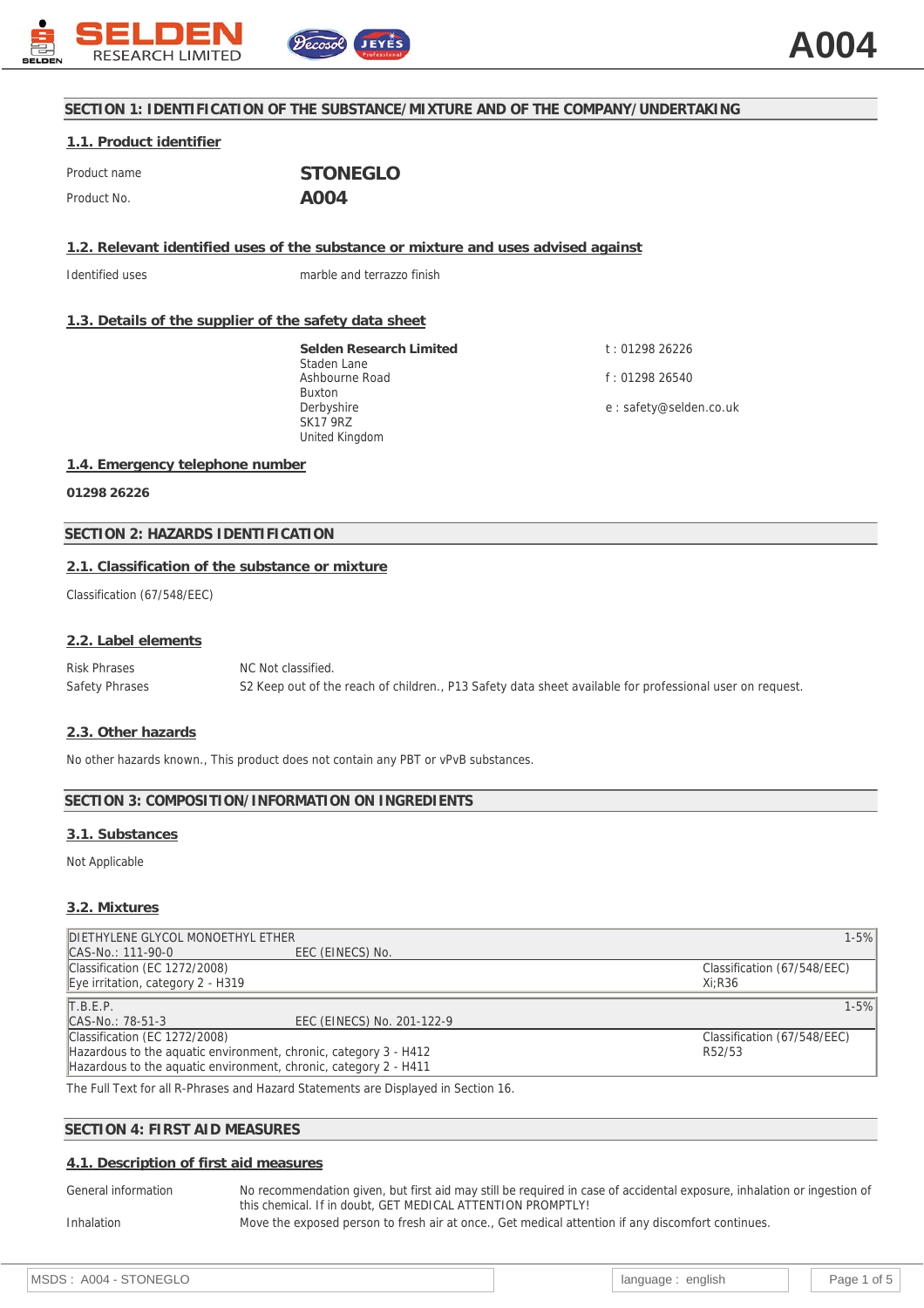



| Ingestion    | Rinse mouth thoroughly., Drink plenty of water., Get medical attention if any discomfort continues.                                                                    |
|--------------|------------------------------------------------------------------------------------------------------------------------------------------------------------------------|
| Skin contact | Remove affected person from source of contamination., Get medical attention if irritation persists after washing.                                                      |
| Eye contact  | Promptly wash eyes with plenty of water while lifting the eye lids., Continue to rinse for at least 15 minutes., Get<br>medical attention if any discomfort continues. |

## **4.2. Most important symptoms and effects, both acute and delayed**

| Ingestion    | Gastrointestinal symptoms, including upset stomach., Diarrhoea. |
|--------------|-----------------------------------------------------------------|
| Skin contact | Liquid may irritate skin.                                       |
| Eye contact  | Irritating to eyes.                                             |

# **4.3. Indication of any immediate medical attention and special treatment needed**

Treat Symptomatically.

## **SECTION 5: FIREFIGHTING MEASURES**

#### **5.1. Extinguishing media**

| This product is not flammable., Use fire-extinguishing media appropriate for<br>Extinguishing media<br>surrounding materials. |  |
|-------------------------------------------------------------------------------------------------------------------------------|--|
|-------------------------------------------------------------------------------------------------------------------------------|--|

### **5.2. Special hazards arising from the substance or mixture**

Unsuitable extinguishing media

### **5.3. Advice for firefighters**

Special Fire Fighting<br>Procedures Self contained breathing apparatus and full protective clothing must be worn in case of fire.

## **SECTION 6: ACCIDENTAL RELEASE MEASURES**

### **6.1. Personal precautions, protective equipment and emergency procedures**

For personal protection, see section 8.

### **6.2. Environmental precautions**

## **6.3. Methods and material for containment and cleaning up**

Stop leak if possible without risk., Absorb in vermiculite, dry sand or earth and place into containers., Flush with plenty of water to clean spillage area., Do not contaminate water sources or sewer.

### **6.4. Reference to other sections**

For personal protection, see section 8. For waste disposal, see section 13.

## **SECTION 7: HANDLING AND STORAGE**

## **7.1. Precautions for safe handling**

Avoid spilling, skin and eye contact.

### **7.2. Conditions for safe storage, including any incompatibilities**

Store in tightly closed original container in a dry, cool and well-ventilated place., Keep in original container.

### **7.3. Specific end use(s)**

See product label for detailed usage and instructions.

### **SECTION 8: EXPOSURE CONTROLS/PERSONAL PROTECTION**

MSDS : A004 - STONEGLO **language : english** Page 2 of 5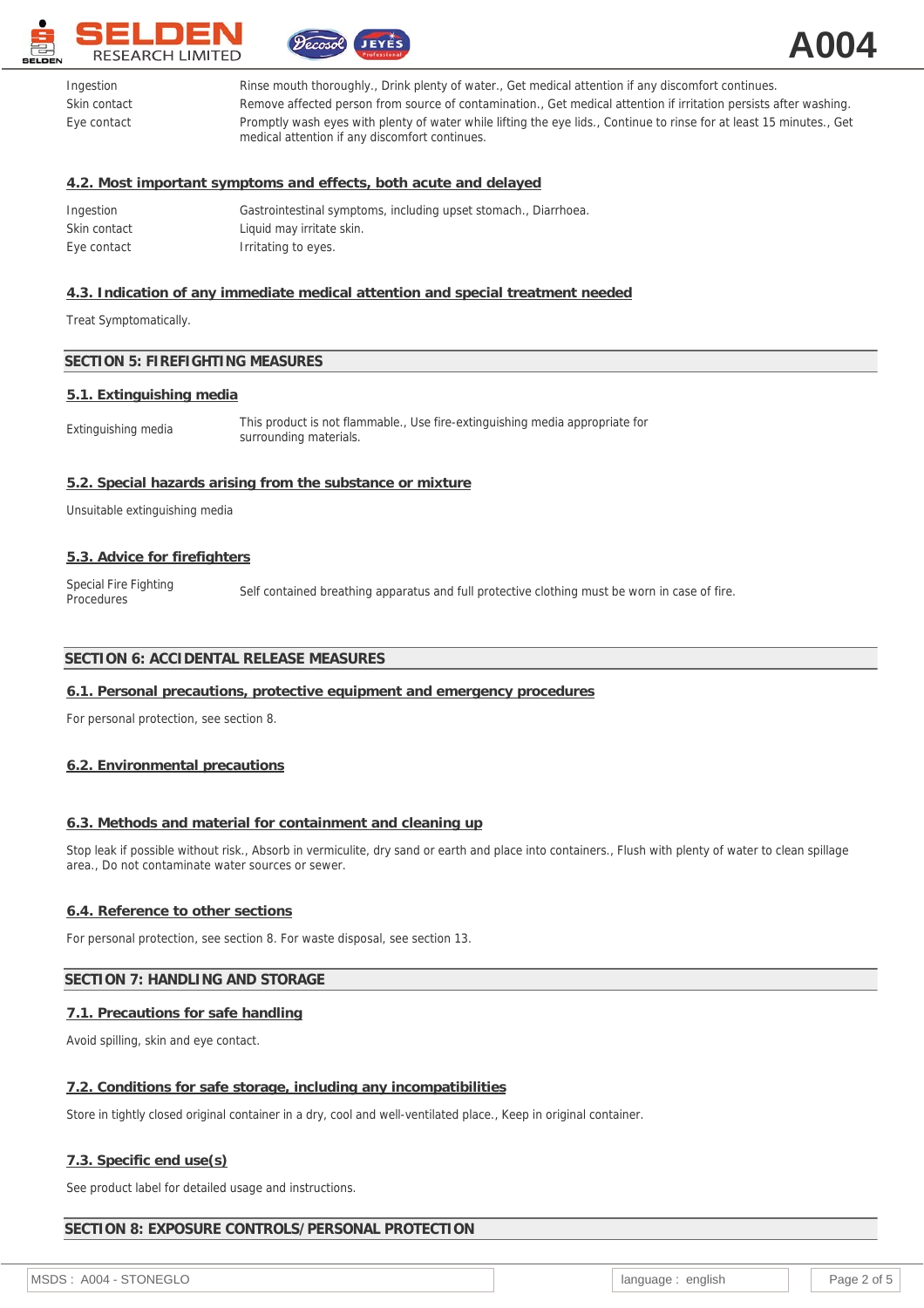



### **8.1. Control parameters**

Not applicable

Protective equipment

**8.2. Exposure controls**

Hand protection For prolonged or repeated skin contact use suitable protective gloves. Eye protection Safety glasses are not normally required. However their use is recommended where there is a risk of spray mist or splashing when using or handling product. Other Protection General workwear only

## **SECTION 9: PHYSICAL AND CHEMICAL PROPERTIES**

#### **9.1. Information on basic physical and chemical properties**

| Appearance               | Opaque, Emulsion.       |
|--------------------------|-------------------------|
| Colour                   | White.                  |
| Odour                    | Characteristic.         |
| Relative density         | $1.017 - 1.027$ @ 20 °C |
| pH-Value, Conc. Solution | 8.2                     |

## **SECTION 10: STABILITY AND REACTIVITY**

### **10.1. Reactivity**

Stable under normal temperature conditions., Avoid, Freezing., Mixing with any other material.

#### **10.2. Chemical stability**

Stable under normal temperature conditions., Avoid, Freezing., Mixing with any other material.

#### **10.3. Possibility of hazardous reactions**

None known

#### **10.4. Conditions to avoid**

Not known.

#### **10.5. Incompatible materials**

None known

#### **10.6. Hazardous decomposition products**

Not known.

#### **SECTION 11: TOXICOLOGICAL INFORMATION**

#### **11.1. Information on toxicological effects**

| Toxicological information | No toxicological data is available for this mixture, however data can be provided for specific raw materials upon<br>request. |
|---------------------------|-------------------------------------------------------------------------------------------------------------------------------|
| Ingestion                 | Gastrointestinal symptoms, including upset stomach., Diarrhoea.                                                               |
| Skin contact              | Liquid may irritate skin.                                                                                                     |
| Eye contact               | Irritating to eyes.                                                                                                           |

## **SECTION 12: ECOLOGICAL INFORMATION**

## **12.1. Toxicity**

Not classed as Hazardous to the Environment but release to the environment should be avoided.

| <b>MSF</b><br>ONF<br>$\sim$<br>A004<br>27<br>.<br>◡∟<br>__ | enalish<br>language<br>. . | ∍∩∩י |
|------------------------------------------------------------|----------------------------|------|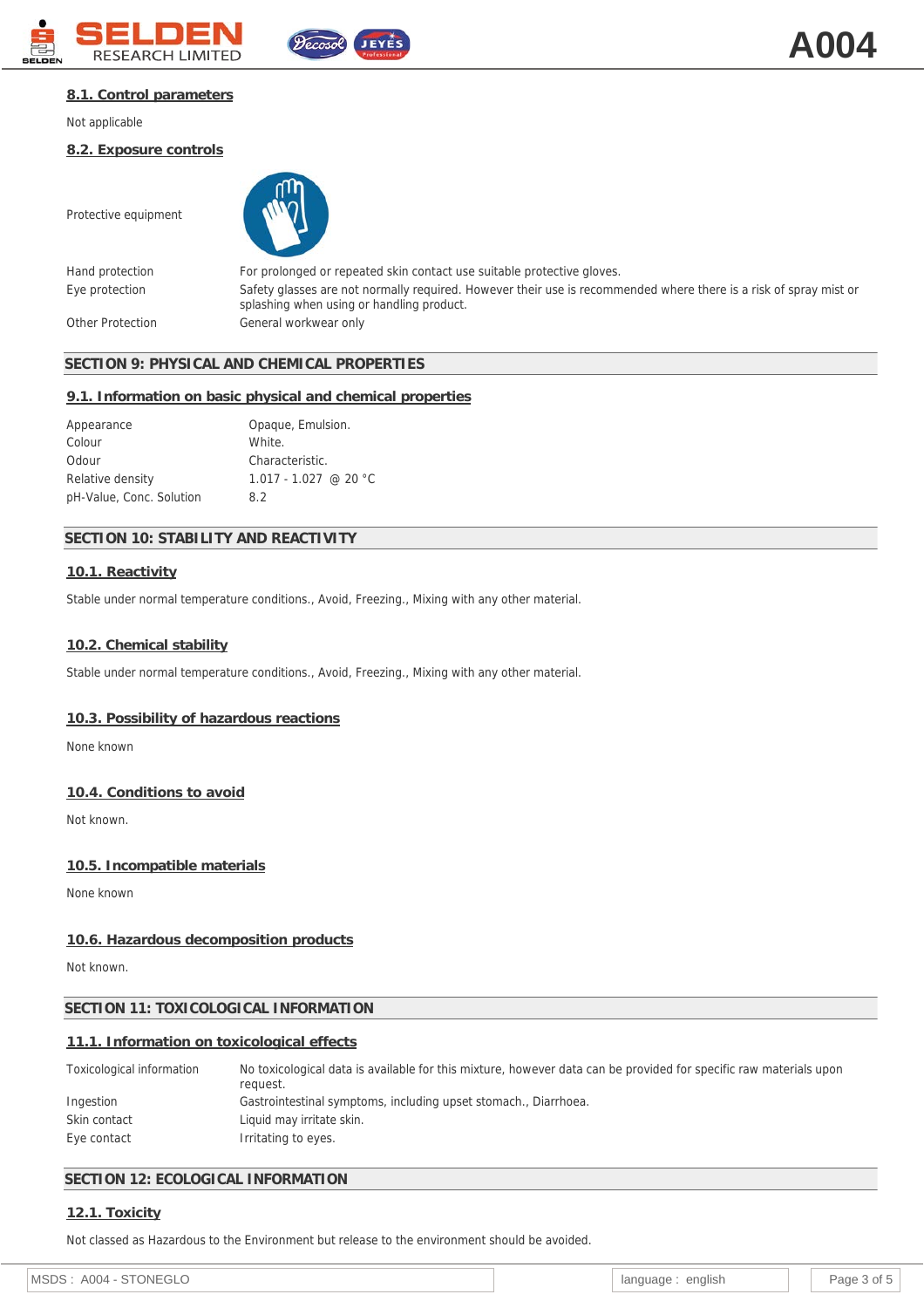

#### **12.2. Persistence and degradability**

Degradability The surfactants contained within the product comply with the biodegradability criteria as laid down in Regulation (EC) No 648/2004.

### **12.3. Bioaccumulative potential**

Bioaccumulative potential The product does not contain any substances expected to be bioaccumulating.

### **12.4. Mobility in soil**

Mobility: The product contains substances, which are water soluble and may spread in water systems.

#### **12.5. Results of PBT and vPvB assessment**

This product does not contain any PBT or PvB substances

### **12.6. Other adverse effects**

None known

#### **SECTION 13: DISPOSAL CONSIDERATIONS**

#### **13.1. Waste treatment methods**

Dispose of waste and residues in accordance with local authority requirements.

#### **SECTION 14: TRANSPORT INFORMATION**

#### **14.1. UN number**

#### **14.2. UN proper shipping name**

Proper Shipping Name: Not applicable and the state of the state of the state of the state of the state of the state of the state of the state of the state of the state of the state of the state of the state of the state of

#### **14.3. Transport hazard class(es)**

Transport Labels Not Applicable Not Applicable Not Applicable Not Applicable

## **14.4. Packing group**

#### **14.5. Environmental hazards**

Environmentally Hazardous substance/Marine Pollutant No

### **14.6. Special precautions for user**

Tunnel Restriction Code n/a new state of the new state of the new state new state new state new state new state

# **14.7. Transport in bulk according to Annex II of MARPOL73/78 and the IBC Code**

Not relevant

### **SECTION 15: REGULATORY INFORMATION**

# **15.1. Safety, health and environmental regulations/legislation specific for the substance or mixture**

UK Regulatory References The Control of Substances Hazardous to Health Regulations 2002 (S.I 2002 No. 2677) with amendments. Environmental Listing Rivers (Prevention of Pollution) Act 1961., Control of Pollution (Special Waste Regulations) Act 1980. Statutory Instruments The Chemicals (Hazard Information and Packaging for Supply) Regulations 2009 (S.I 2009 No. 716). Approved Code Of Practice Classification and Labelling of Substances and Preparations Dangerous for Supply.